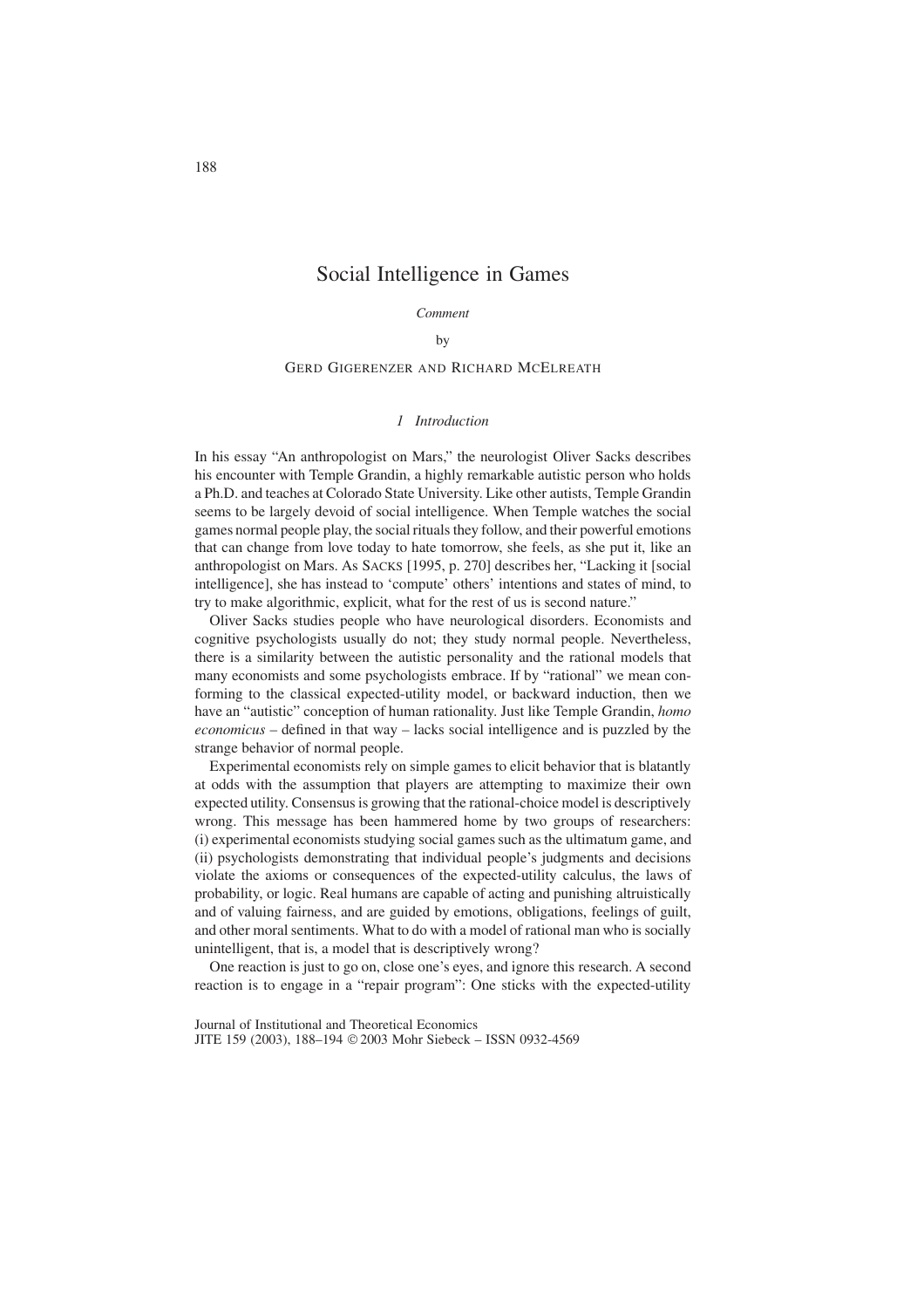**Reasons for Conflict** 

framework, but adds one variable that has been experimentally shown to influence choice, such as regret. Or one tinkers with the utility and probability functions, and changes the shape of the curves to accommodate other experimental results, as in prospect theory. There is a third way, a radical departure from the repair program: to dispense with the expected-utility framework entirely, and start afresh on the basis of empirically rooted knowledge about the human mind and its capabilities. This, in my view, is the program underlying the work summarized in FALK, FEHR, AND FISCHBACHER [2003].<sup>1</sup> For instance, in the book *Bounded Ra*tionality: The Adaptive Toolbox, Reinhard Selten and one of us formulated as our goal "to promote bounded rationality as the key to understanding how actual people make decisions without utilities and probabilities" (GIGERENZER AND SELTEN [2001, p. i]). Quantitative probabilities, utilities, and optimization do not play a large role in the actual processes of the human mind, whereas fast and frugal heuristic processes, such as emotions, name recognition, aspiration levels, imitation learning, limited search, stopping rules, and one-reason decision-making, do (GIGERENZER, TODD, AND THE ABC RESEARCH GROUP [1999]).

# 2 Do Intentions or Only Consequences Matter?

In three experiments, FALK, FEHR, AND FISCHBACHER [2003] use the ultimatum game as a window on the actual behaviors, motivations, and cognitions of people in bargaining situations. Specifically, they study three possible reasons why people reject or do not reject a given offer: the roles of intention, spite, and reputation. We applaud this experimental approach, because it brings social intelligence into a previously nonsocial theory of rationality in games.

Standard utility theory, so the authors write, "assumes that the utility of an action is determined solely by the consequences of an action and not by the intention behind it" (FALK, FEHR, AND FISCHBACHER [2003, p. 178]). By restricting the options of the proposer to only two possible offers, so that intentions and behavior are no longer coupled, the first experiment ingeniously demonstrates that intentions and not only outcomes count. We are quite fond of experimental economics, but as you can infer from the analogy with autism, we are impatient with the slow move towards understanding the Martians, that is, us humans.

It is both interesting and frustrating that economists still debate whether or not inferred intentions matter to people. A glance into the empirical literature on moral development in children or on notions of justice in adults would have revealed dozens or hundreds of studies that have experimentally demonstrated that even very young

<sup>&</sup>lt;sup>1</sup> It was surprising to hear Armin Falk saying in the discussion that the work on fairness, intention, spite, and other forms of social intelligence is a straightforward extension of expected-utility maximization. To us, that seems to be a strategic move to reduce conflict with hard-nosed utility maximizers; Herbert Simon and Allan Newell used the same move many years ago when they claimed that their new conception of the mind as computer was in the tradition of the earlier Gestalt psychology (GIGERENZER [2000, ch. 2]).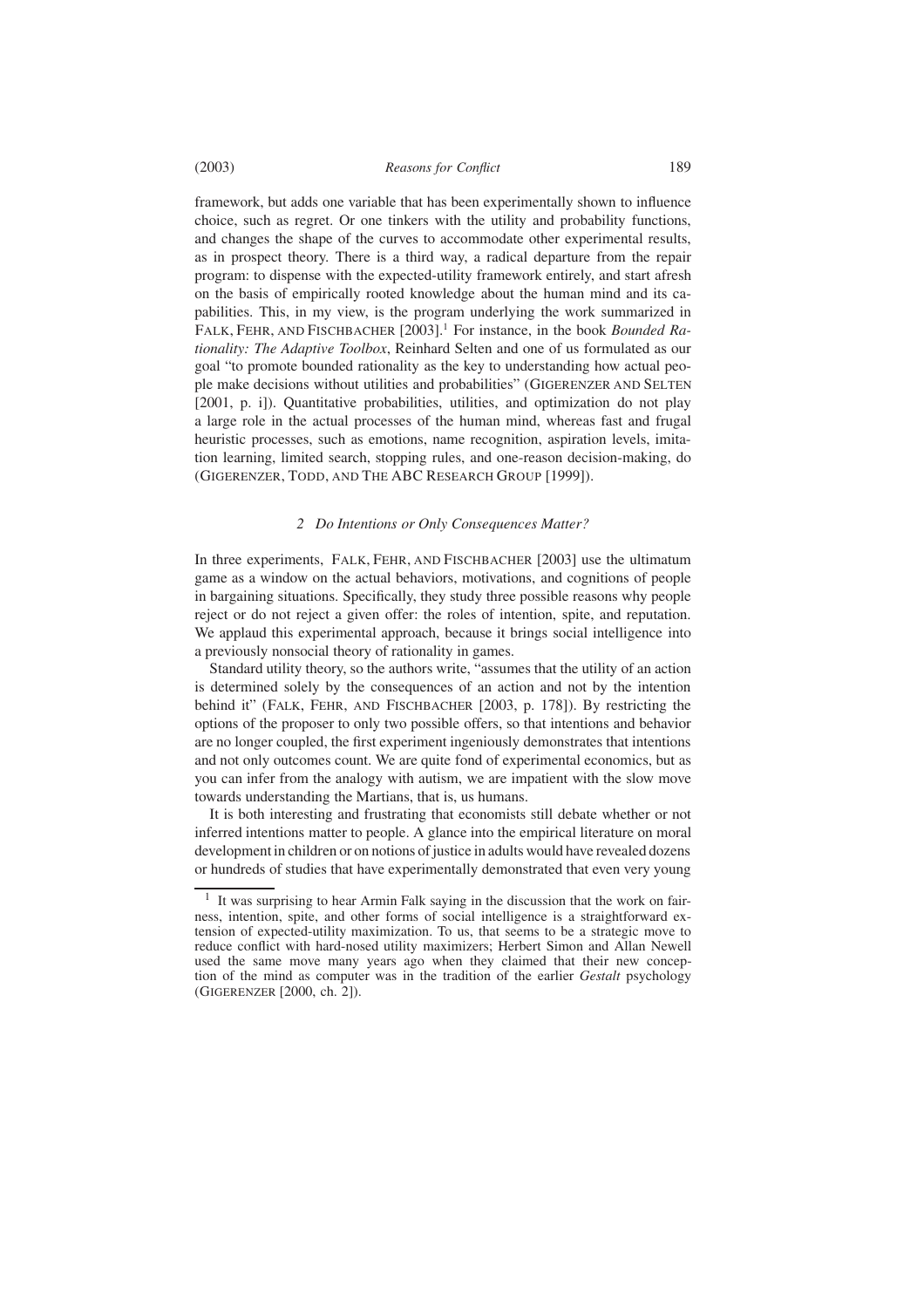children already distinguish between bad outcomes that a person caused intentionally and those that were caused unintentionally or because there was no choice. Children punish differently in these situations, as do courts in countries where the legal rules distinguish between intended and unintended harm. In Kohlberg's theory of moral development, the most influential theory on this topic, the distinction between consequences and intentions of an action arises in the human mind at Stage 2, which occurs around the ages of five to six (KEASY [1978]). Note that Stage 2 is not the highest level of moral development in his theory; there are six stages in total. Conducted in a wide variety of situations, these experimental studies in psychology have already provided the empirical evidence that Falk et al.'s first experiment found in a specific social situation, the ultimatum game. But this experimental literature is not discussed by Falk et al. This omission is part of a game played by most social scientists, and not only economists: Read and cite only what your peers in your journals have written, and ignore the rest. It is an "identification" game that is played all too frequently, and we are all guilty of participating in it

Imagine playing the ultimatum game with a computer, and assume that you do not attribute intentions to it. The same humans who reject low offers from other humans would rarely reject low offers from computers. BLOUNT [1995] performed an ultimatum-game experiment in which responders played both against a computer making random offers and against human subjects. She found that people rejected low offers from other subjects, as is the usual result, but very rarely rejected offers from the computer. The issue is not low offers alone; it is the intentions behind them that make you feel exploited, angry, and ready to retaliate.

There are theories, such as FEHR AND SCHMIDT [1999] and BOLTON AND OCKENFELS [2000], that assume that intentions of fairness are behaviorally irrelevant. Falk et al.'s experiment using the ultimatum game provides convincing experimental evidence against that position (see also McCABE, SMITH, AND LEPORE [2000]). This is a definite step towards helping the anthropologists understand the Martians. However, in this case the anthropologists  $-i.e.,$  the economists – are themselves Martians. In addition, there is already a large amount of literature available showing that inferred intentions matter. One therefore wonders why this particular experiment needed to be conducted: Could it really be that economists did not know the answer all along?

#### 3 On the Attribution of Spiteful Behavior

Falk et al. present inferred intentions as an explanation for why responders reject or do not reject low offers, and they add spite and reputation to this list. Spite is, interestingly, another social behavior that autists can hardly understand, just like deception and lying (GRANDIN [1995]). However, spitefulness is rarely a personality trait, but rather a behavior that emerges in a specific class of social interactions, such as competitive interactions in which coming out first, rather than maximizing one's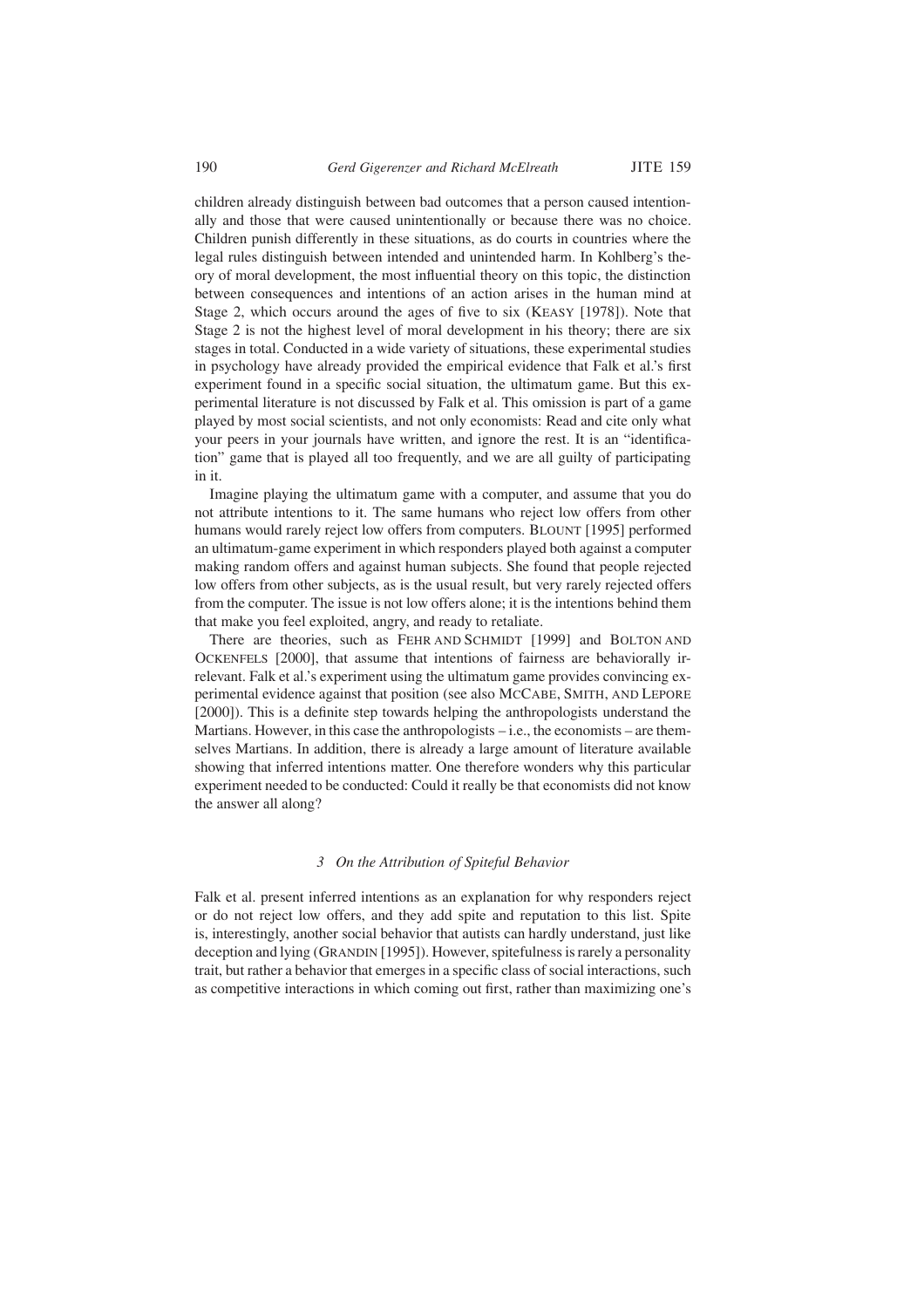individual gain, matters. Moreover, it is not clear whether the experiment succeeds in demonstrating the operation of spite. The authors may infer the existence of malevolence far too quickly, or else the short description of this experiment leaves out relevant information. In a strict sense, they seem to consider spite to be any situation in which the ego lowers its own payoff to reduce the payoff of the other individual. This is the same as the definition used in evolutionary biology.

Here are two alternative interpretations. First, from the point of view of the responder, it is of advantage if the proposer offers the choice  $Y$  rather than  $X$  (see Figure 2 in FALK, FEHR, AND FISCHBACHER [2003]), because then the responder can get 15 points rather than 12 points. If the responder becomes angry when the proposer nevertheless offers choice  $X$ , the responder may think of punishing the proposer by responding with the option  $[0,10]$ , which is interpreted as indicating spite. However, the behavior of the responder can equally be interpreted as retaliation: You did not provide me with my best outcome, so I will do the same to you. Consistent with this alternative interpretation is the observed result that when the proposer offers the choice  $Y$ , this kind of retaliation is rarely observed. The experiment, however, does not seem to be able to distinguish between the two interpretations. The rejoinder to this alternative explanation is that the experiment was a one-shot game and thus retaliation in order to build up reputation or change the other's behavior makes no sense. We address this rejoinder in the next section.

There is a second alternative interpretation that also does not need to assume a spiteful personality. If the responder did not consider the final 10 units of payoff to be part of the fairness calculation (and why should they, since the responder gets this portion of the payoff regardless of what the proposer does?), then rejection does not have to indicate spite. Instead, it can indicate the same motivations that led to rejections in the first experiment, namely that the proposer could have offered a fair  $[5,5]$  split, but instead offered the  $[8,2]$  distribution. Just as in Experiment 1, some responders rejected the [8;2] offer. The possible mistake here is in taking for granted that the subjects will sum up the payoffs in the same way as the experimenters, i.e. that there is only one way for a subject to understand the payoffs. The nature of payoffs can be ambiguous to the subjects in such experiments. Experimenters have a normative theory about what aspects of the payoffs matter, but the subjects often do not have such a theory, or they construct a different one. This makes the results of the second experiment much harder to interpret than the authors suggest.

# 4 Are One-Shot Games Always One-Shot?

The distinction between the experimenter's and the participant's theory of what matters in a given experiment can be of major importance. Georg Elwert once tried to convince a group of Ayizo peasants in Benin, West Africa, to play the ultimatum game and failed.<sup>2</sup> The Ayizo were concerned about features of the game: "Who is the other?" "What will people say if I behave this way?" and "I don't believe that this

<sup>&</sup>lt;sup>2</sup> Personal communication. June 2002.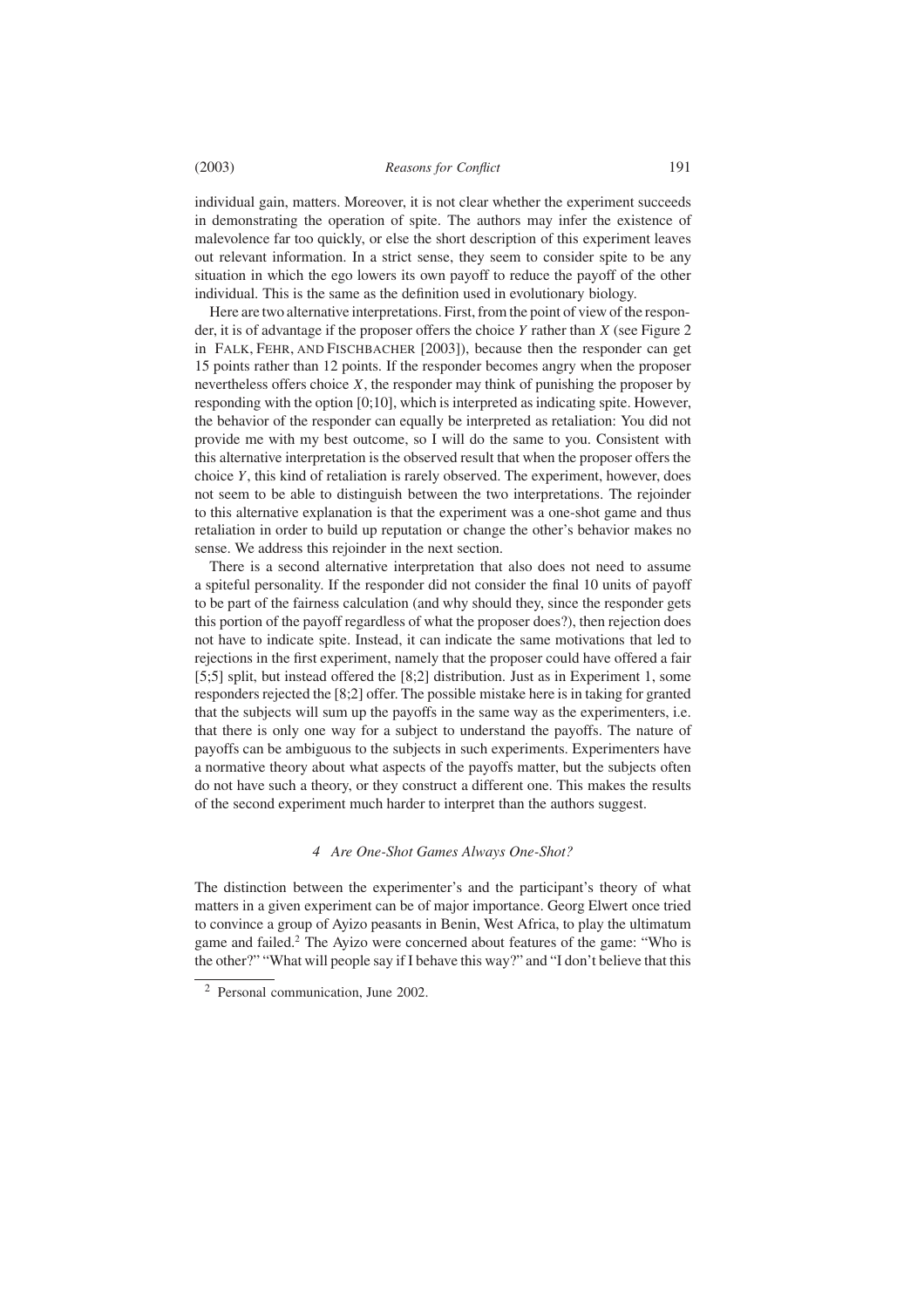will be a one-shot game." For these peasants, the importance of the status and the power of the other player, as well as concern with the social acceptability of one's actions made them refuse to play a game that aims at implementing anonymity. This distinction between the experimenter's and the participant's views of what matters in an experiment is also relevant for the distinction between one-shot and repeated games with Western participants. We will make two points. The first has been made before; the second, we believe, is new.

#### 4.1 Heuristics Adapted to the Evolutionary Past

The first point is that people have a tendency to understand a new situation by analogy with a prototype entrenched in their mind. Such a prototype can be a situation that was typical in the history of human evolution, that is, in our Pleistocene past. The outcomes of economics experiments often suggest that people behave as if they lived in a world in which the games were repeated:<sup>3</sup> They reject unfair offers, punish altruistically, seek reputation, and otherwise act in ways consistent with strategies that evolve in repeated games. Some evolutionary psychologists' preferred explanation is a version of the disequilibrium argument: People cannot tell the difference between finite and repeated games (at some level of cognition at least), since there were very few finite games in our Pleistocene past. A similar point is made when subjects behave as if the encounter were not really anonymous. PINKER [1997, p. 42] writes that "our brains are not wired to cope with anonymous crowds ... and other newcomers to the human experience." There was little anonymity in the environment of evolutionary adaptiveness, so the story goes, and thus people may not take advantage of anonymity.

In principle, these sorts of arguments are cogent. But it cannot be that simple. People are able to tell at least some situations of anonymity from others: For instance, people in restrooms, especially men, wash their hands more when other people are present (PEDERSEN, KEITHLY, AND BRADY [1986]). And, as Falk et al.'s third experiment shows, people often behave differently in repeated games than they do in one-shot games. There may have been a sufficient number of finite and anonymous interactions in the Pleistocene past, as well. What is likely happening in these experiments is that a specific set of cues are responsible for alerting subjects to the duration of the game setting. In some repeat experiments, these cues are weak or absent. In others, they are strong. The default assumption may well be a long time horizon, or perhaps the opposite. The default assumption may even vary as a function of culture, occupation, or experience. More attention to the specific cues that subjects use to select among strategies would help to demystify this issue.

<sup>&</sup>lt;sup>3</sup> The crucial distinction, of course, is not between one-shot and repeated play, but between low and high probabilities of continued interaction. We will use "finite" and "repeated" to refer to variation along this dimension.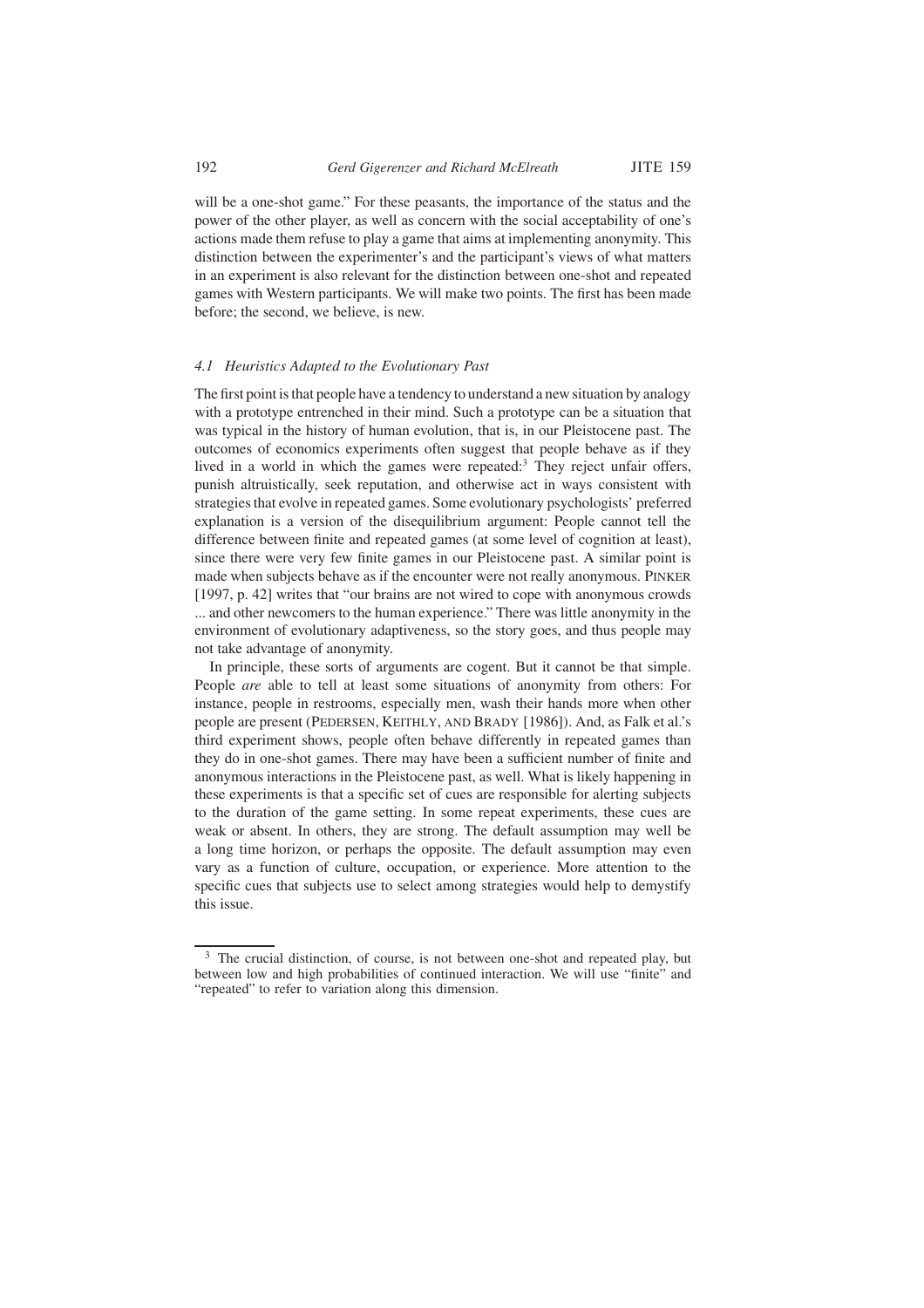# $(2003)$

**Reasons for Conflict** 

# 4.2 Negotiating the Rules of the Game

But there is a second phenomenon that may account for some one-shot situations in which people behave as if there were more trials to come. The argument here is not that people in the experimental situation carry over behavioral strategies that are adapted to a past world where bargaining was repeated and nonanonymous, and where reputation could be formed. The argument is that in the real world, agents can do more than follow the rules of a game; they can change the rules. That is, a one-shot game can actually be changed into a repeated game. Here is an anecdote to illustrate this point (GIGERENZER [1996, p. 324]):

"A small town in Wales has a town fool. He once was offered the choice between a pound and a shilling, and he took the shilling. The proposer was quite amused. Someone else tried it again, and the fool again took the shilling. People came from everywhere to witness this phenomenon. Over and over, they offered him a choice between a pound and a shilling. He always took the shilling."

The town fool's choice in the original one-shot game looks irrational. But here we have a situation in which a particular choice increases the probability of getting to choose again. The fool's unusual choice changed the one-shot game into a repeated game. More generally, in a world that offers greater uncertainty than a well-defined game, the rules are not always completely fixed, and  $-$  if one is smart or lucky enough – they can even be changed. The crucial point is the existence of uncertainty and the possibility of change. As Benjamin Franklin reminded us in 1789, "in this world nothing is certain, except death and taxes." Part of social intelligence is the ability to change the rules, not only to perform well enough within the rules.

Why are attempts to change rules a point worth considering? Unlike the ultimatum game, typical real-world bargaining – with the exception of activities such as auctions - does not have fixed rules. Buyers and sellers, employers and unions often negotiate the rules in the process, along with the outcome. In the language of economic models, aspects of the rules are endogenous. The introduction of social intelligence into economic analysis has methodological consequences. If people are socially intelligent, they may behave in ways that are inappropriate to one-shot games, and even try to change the nature of the game.

# 4.3 Beyond Homo Autisticus

To conclude, we return to the analogy between rational choice and autism. Autism is a mental disease. People with autism have difficulties in judging the intentions of others, and they do not reckon with spiteful behavior, deception, or lying. FALK, FEHR, AND FISCHBACHER [2003] conclude that what they call "nonstandard preferences"-fairness intentions, spite, and reputation - influence people's behavior in the ultimatum game. We fully agree that these forms of social intelligence matter. But we also feel that economic theory deserves a more realistic and radical point of